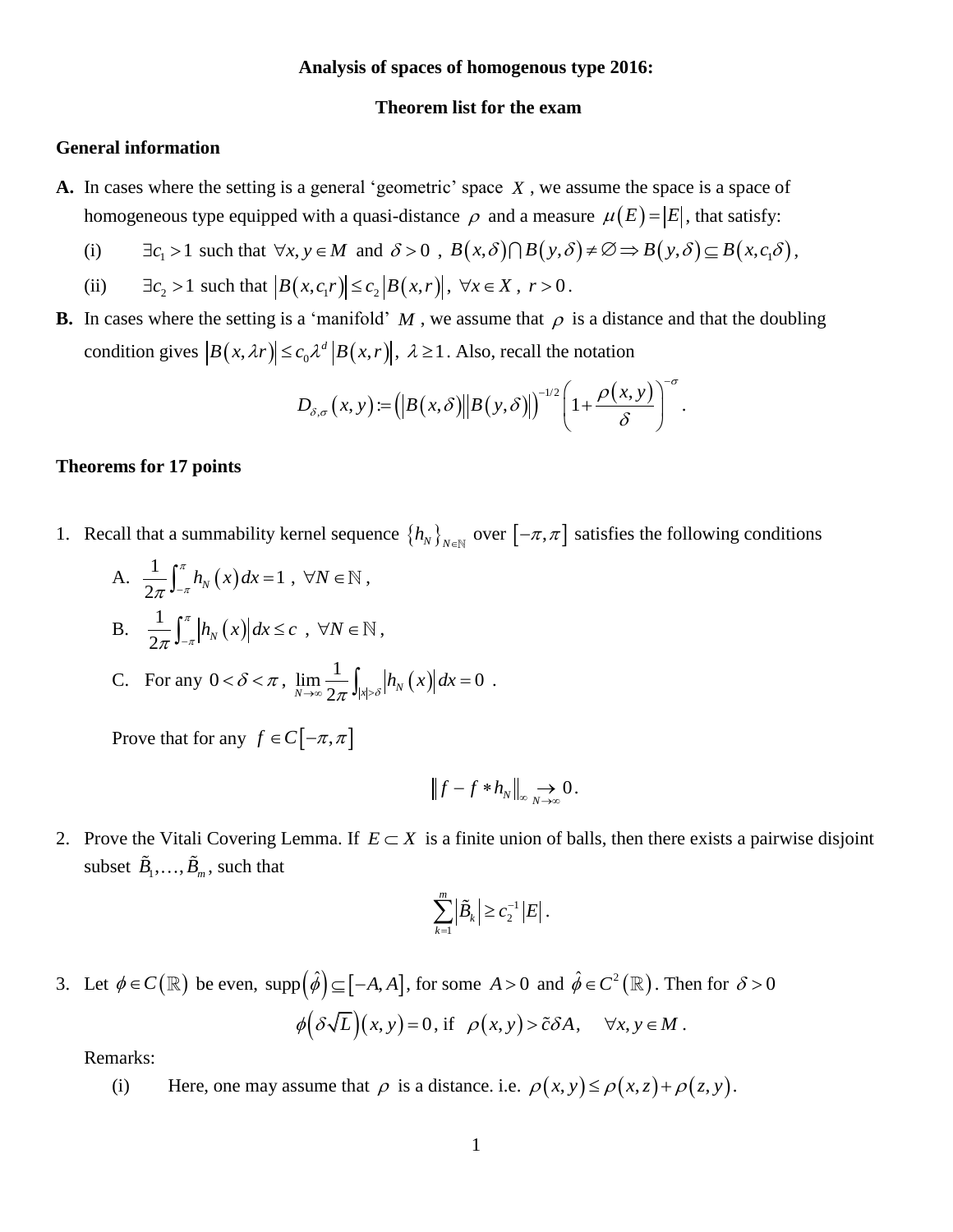- (ii) One may assume the Finite Propagation property for the operator  $cos(t\sqrt{L})$ ,  $t > 0$ .
- 4. Let  $1 \le p \le \infty$  and let  $m \in \mathbb{N}$ . Then, there exists  $c_m > 0$  such that for any  $f \in \Sigma_{\lambda}^p(L, M)$ ,  $\lambda \ge 1$ ,  $m \nvert\mathbf{r}\vert\vert\mathbf{r}$  2*m*  $L^m f \Big\|_p \leq c_m \lambda^{2m} \|f\|_p$ .

Remark: Please quote precisely the theorems you are using for the proof.

5. The Sinc function is defined by  $\phi(x) = \mathcal{F}^{-1}(\mathbf{1}_{[-\pi,\pi]^n}(\cdot))(x)$  $\phi(x) := \mathcal{F}^{-1}\left(\mathbf{1}_{[-\pi,\pi]^n}\left(\cdot\right)\right)(x)$  $=\mathscr{F}^{-1}\left(\mathbf{1}_{\left[-\pi,\pi\right]^n}\left(\cdot\right)\right)(x). S(\phi) \coloneqq \overline{\operatorname{span}}\left\{\phi\big(\cdot-k\big):k\in\mathbb{Z}^n\right\}.$ *n*  $S(\phi)$  :=  $\overline{\text{span}}\{\phi(\cdot - k) : k \in \mathbb{Z}^n\}$ . Prove that for any  $r \geq 1$ ,  $h > 0$  and  $g \in W_2^r(\mathbb{R}^n)$  $(g, S(\phi)^h)_{2} \le ch^r |g|_{r,2}$  $E\left(g, S(\phi)^h\right)_2 \le ch^r |g|_{r,2}.$ 

Remark: Here  $g \in W_2^r(\mathbb{R}^n)$  means that  $\exists \partial^\alpha g$ ,  $\forall \alpha \in \mathbb{Z}^n$ ,  $|\alpha| \leq r$  and  $\partial^\alpha g \in C(\mathbb{R}^n) \cap L_2(\mathbb{R}^n)$ .

- 6. Let  $1 \le p \le \infty$  and let  $m \in \mathbb{N}$ . Then, there exists  $c_m > 0$  such that for any  $t \ge 1$  $(f)$ <sub>n</sub> := inf  $||f - g|| \leq c_m t^{-2}$  $\lim_{g \in \Sigma_t^p}$ *m m*  $E_t(f)_{p} := \inf_{g \in \Sigma_t^p} ||f - g|| \le c_m t^{-2m} ||L^m f||_{p}, \quad f \in D(L^m) \cap L_p(M)$ *m*  $f \in D(L^m) \cap L_p(M)$ .
- 7. Prove that if  $\phi \in \mathcal{S}(\mathbb{R})$  is even, then for any  $k \ge 1$  and  $\delta > 0$ , the kernel of  $\phi(\delta \sqrt{L})$  satisfies

$$
\left|\phi\big(\delta\sqrt{L}\big)(x,y)\right|\leq c_k D_{\delta,k}(x,y).
$$

Remark: You should use the estimate for univariate even  $C^k(\mathbb{R})$  functions with support in  $[-R, R]$ (Theorem 3.1 in [KP]).

## **Theorems for 34 Points**

8. [Schwartz class]

A. Show that the following two definitions for the Schwartz class are equivalent:

(i)  $\phi \in \mathcal{S}(\mathbb{R}^n)$  if  $\phi \in C^{\infty}(\mathbb{R}^n)$  and for any multi-indices  $\alpha, \beta \in \mathbb{Z}_+^n$ ,

$$
\rho_{\alpha,\beta}(\phi) := \sup_{x \in \mathbb{R}^n} \left| x^{\alpha} \partial^{\beta} \phi(x) \right| = C_{\alpha,\beta} < \infty
$$

.

(ii)  $\phi \in \mathcal{S}(\mathbb{R}^n)$  if  $\phi \in C^\infty(\mathbb{R}^n)$  and for any multi-index  $\alpha \in \mathbb{Z}_+^n$  and integer  $N \ge 1$ 

$$
\sup_{x\in\mathbb{R}^n}\Big|\partial^\alpha\phi\big(x\big)\Big|\big(1+\big|x\big|\big)^\mathcal{N}\leq C_{\alpha,\mathcal{N}}<\infty\,.
$$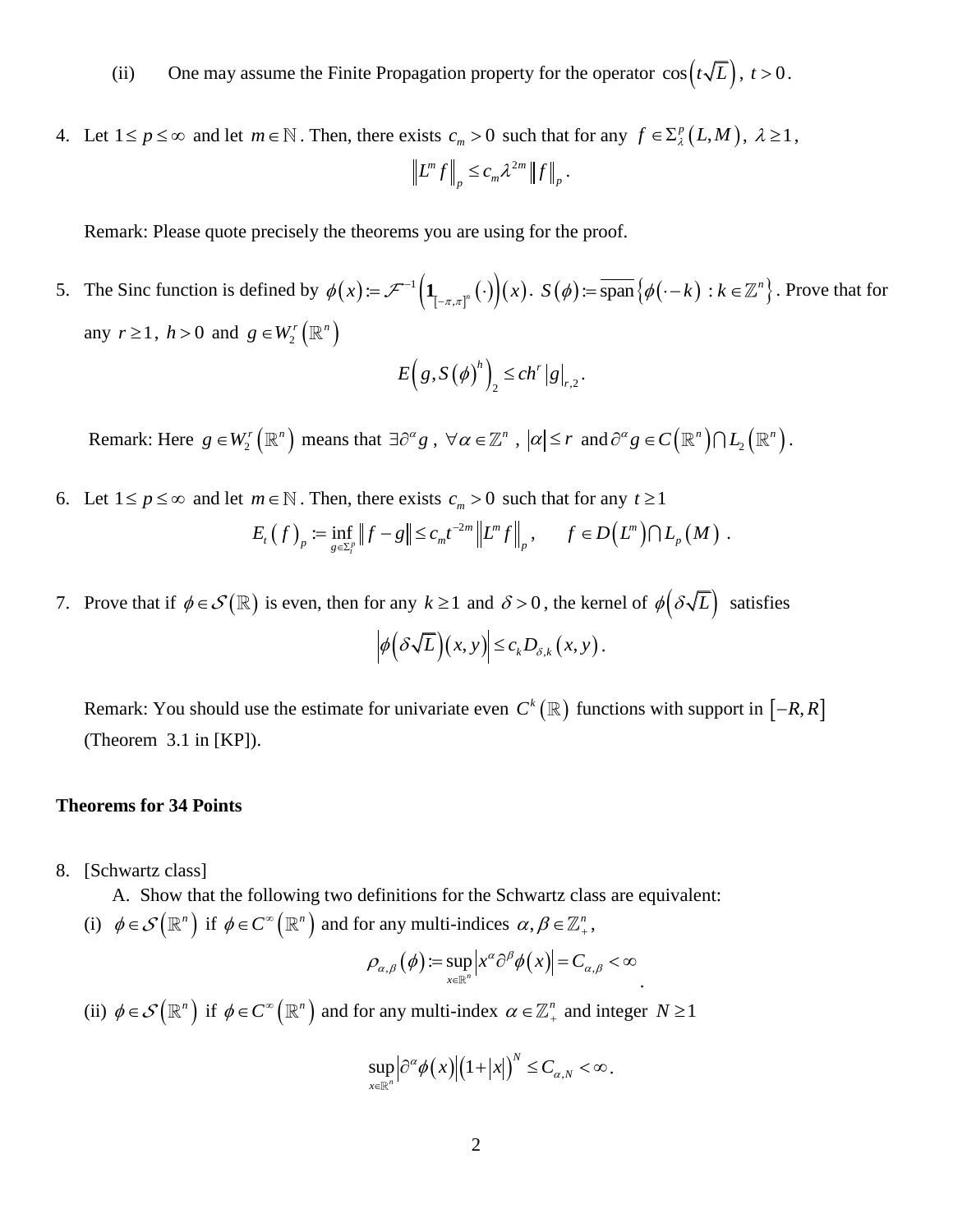- B. Prove that if  $\phi \in \mathcal{S}(\mathbb{R})$  then  $\hat{\phi} \in \mathcal{S}(\mathbb{R})$  by estimating the Schwartz norms  $\rho_{\alpha,\beta}(\hat{\phi}) = \sup_{w \in \mathbb{R}} \left| w^{\alpha} \hat{\phi}^{(\beta)}(w) \right|$  $=\sup |w^{\alpha}\phi^{(\beta)}(w)|.$
- 9. Prove the following for  $\sigma > d$ :
	- A. For any  $x \in M$  and  $\delta > 0$

$$
\int_M \frac{1}{\left(1+\delta^{-1}\rho(x,u)\right)^{\sigma}}d\mu(u)\leq c\left|B(x,\delta)\right|.
$$

B. For any  $x, y \in M$  and  $\delta > 0$ 

$$
I \text{ and } \delta > 0
$$
\n
$$
\int_{M} \frac{1}{\left(1 + \delta^{-1} \rho(x, u)\right)^{\sigma} \left(1 + \delta^{-1} \rho(y, u)\right)^{\sigma}} d\mu(u) \leq c \frac{\left|B(x, \delta)\right| + \left|B(y, \delta)\right|}{\left(1 + \delta^{-1} \rho(x, y)\right)^{\sigma}}
$$
\n
$$
\leq \tilde{c} \frac{\left|B(x, \delta)\right|}{\left(1 + \delta^{-1} \rho(x, y)\right)^{\sigma - d}}.
$$

10. Let  $\Theta$  be a discrete ellipsoid multi-level cover of  $\mathbb{R}^n$ . Define  $\rho(x, y) = \inf_{\theta \in \Theta} \{\vert \theta \vert : x, y \in \theta\}$ . Prove that

 $\exists \kappa \geq 1$ , depending only on the parameters of the cover, such that for any x, y, z  $\in \mathbb{R}^n$ 

$$
\rho(x, y) \le \kappa \big( \rho(x, z) + \rho(z, y) \big).
$$

Remark: One needs to **prove** (and then apply) the Lemma that states that there exists a constant  $s^* \geq 1$ , such that for any  $\theta \in \Theta_m$ ,  $\theta' \in \Theta_{m+\nu}$ ,  $\nu \ge 0$ ,  $\theta \cap \theta' \ne \emptyset$ , there exists  $\eta \in \Theta_{m-s^*}$ , for which  $\theta \cup \theta' \subset \eta$ .

- 11. Let  $0 < p \leq \infty$  and let  $g \in \sum_{\lambda}^{p} (M, L)$ ,  $\lambda \geq 1$ .
	- A. Prove that

$$
\|g\|_{\infty} \leq c \left\| B\left(\cdot,\lambda^{-1}\right)\right|^{-1/p} g\left(\cdot\right)\right\|_{p}.
$$

B. Assuming the non-collapsing condition  $\inf_{x \in M} |B(x,1)| \ge c$ , prove that

$$
||g||_{\infty} \leq c \lambda^{d/p} ||g||_{p}.
$$

12. Recall the centered and un-centered Maximal functions. For any measurable function 
$$
f
$$
  
\n
$$
Mf(x) := \sup_{r>0} \frac{1}{|B(x,r)|} \int_{B(x,r)} |f(y)| d\mu(y), \qquad \tilde{M}f(x) := \sup_{x \in B} \frac{1}{|B|} \int_{B} |f(y)| d\mu(y).
$$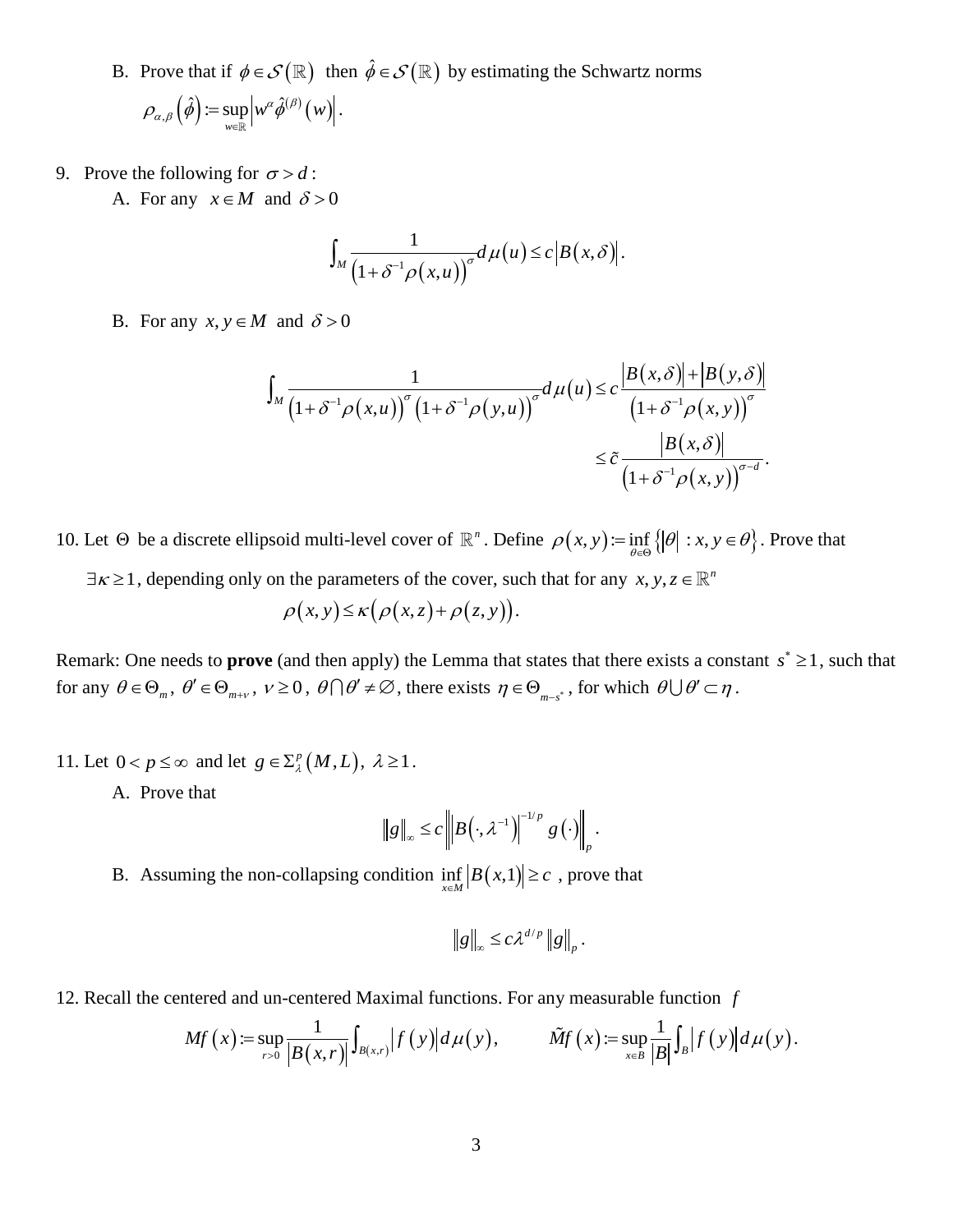- A. Prove that if  $f \in L_1$ , then  $||Mf||_{L,\infty} := \sup_{\alpha>0} \alpha \Big| \Big\{ x \in M : |f(x)| > \alpha \Big\} \Big| \le c ||f||_1$ .
- B. Prove that if  $f \in L_p$ ,  $1 < p \le \infty$ , then  $\left\| Mf \right\|_p \le c \left\| f \right\|_p$ .

Remark: You may use the equality for  $g \in L_p(M)$ ,  $0 < p < \infty$ 

$$
\|g\|_p^p = p \int_0^\infty \Big| \Big\{ x : \Big| g(x) \Big| > \alpha \Big\} \Big| \alpha^{p-1} d\alpha \, .
$$

- 13. Prove that for any  $0 < p \le 1$ ,  $H_a^p(\mathbb{R}^n) \subseteq H^p(\mathbb{R}^n)$ , where  $H_a^p(\mathbb{R}^n)$  is the 'Atomic' Hardy space. Remarks:
	- A. You need to prove that for any  $(p, \infty)$ -atom  $a$ ,  $||a||_{H^p(\mathbb{R}^n)} \leq c$ .
	- B. You may assume the quasi-triangle inequality, i.e. for any  $\{f_k\}$ ,  $f_k \in L_p(\mathbb{R}^n)$ ,  $k \ge 1$ ,

$$
\left\| \sum_j f_j \right\|_p^p \leq \sum_j \left\| f_j \right\|_p^p.
$$

14. Prove that for any real trigonometric polynomial *P* of degree *N*

$$
P'(t)^{2} + N^{2}P(t)^{2} \leq N^{2} ||P||_{\infty}^{2}, t \in [-\pi, \pi].
$$

15. Prove the Davis-Gaffney estimate

$$
|\langle P_t f_1, f_2 \rangle| \le \exp\left\{-\frac{c^* r^2}{t}\right\} ||f_1||_2 ||f_2||_2 , t > 0,
$$

where  $\text{supp}(f_1) \subseteq U_1$ ,  $\text{supp}(f_2) \subseteq U_2$  and  $r = \rho(U_1, U_2) > 0$ .

## Remarks:

- (i) You may assume that the function  $F(z) := \langle P_z f_1, f_2 \rangle$ , is holomorphic in  $\mathbb{C}_+$  and that  $|F(z)| \leq ||f_1||, ||f_2||,$
- (ii) You may use the Phragmén-Lindoelöf theorem that states that for an holomorphic F in  $\mathbb{C}_+$  with  $F(z) \leq B$ ,  $z \in \mathbb{C}_+$  and  $|F(t)| \leq Ae^{-\gamma/t}$ ,  $t > 0$ , we have  $|F(z)| \leq Be^{-Re(\gamma/z)}$ .

(iii) You need to prove stronger  $\varepsilon$ -version of the Phragmén-Lindoelöf theorem.

16. Prove that for an even  $f \in C^k(\mathbb{R})$ ,  $k \ge d+1$ , with supp $(f) \subseteq [-R, R]$ , for some  $R \ge 1$  $\left| f\left(\delta\sqrt{L}\right)(x, y)\right| \leq c_k D_{\delta,k}(x, y),$